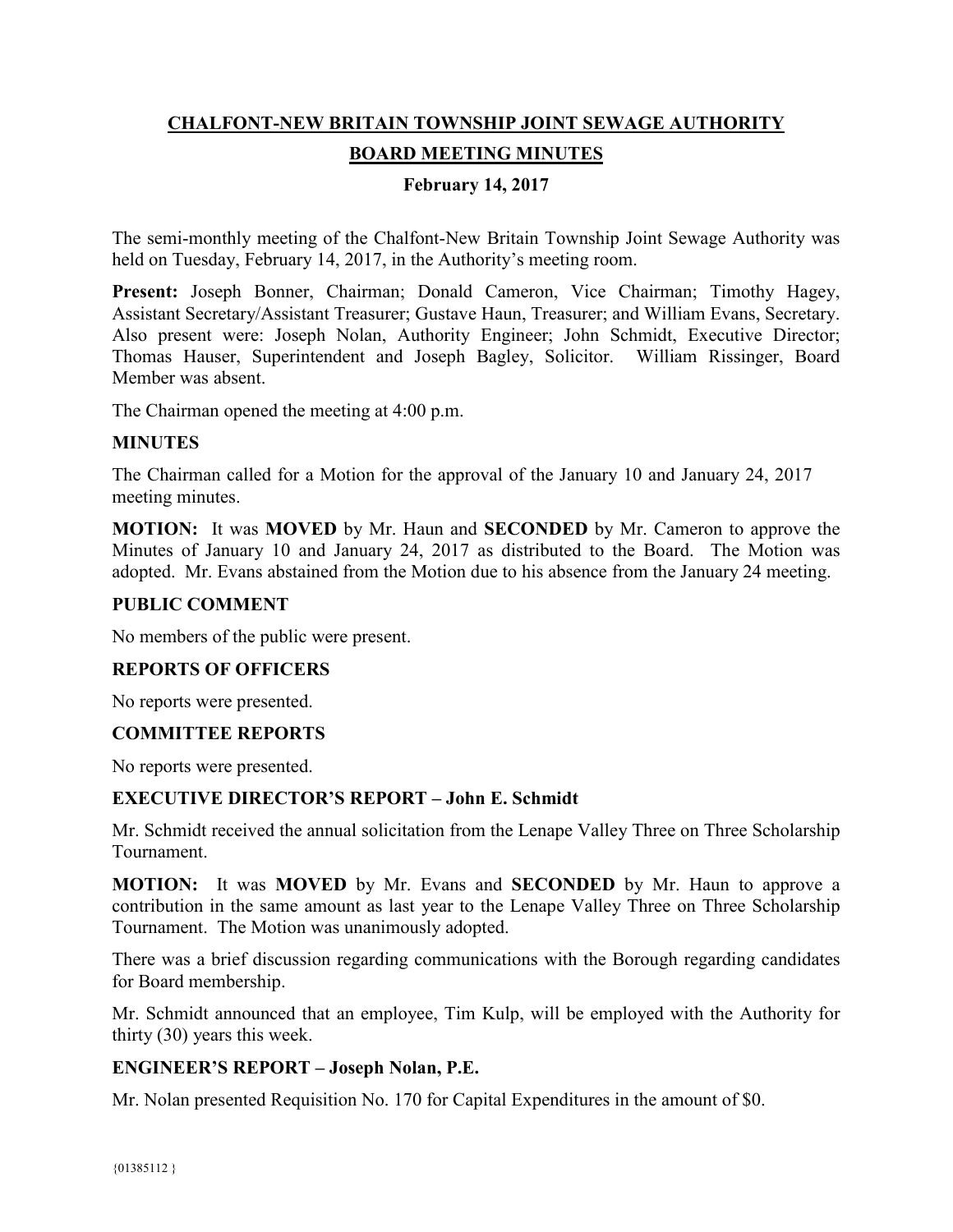Mr. Nolan next presented Requisition No. 213 for Capital Improvements in the amount of \$498,415.69 all of which related to Phase III construction.

**MOTION:** It was **MOVED** by Mr. Haun and **SECONDED** by Mr. Hagey to approve Requisition No. 213 for Capital Improvements in the amount of \$498,415.69. The Motion was unanimously adopted.

Mr. Nolan estimated that the general contractor for the Phase III project was approximately 50% completed with the last construction estimate (Estimate No. 9). Mr. Nolan estimated that the electrical contractor, with submission of Estimate No. 7, was approximately 66% built for the Phase III project. Mr. Nolan reported that construction is proceeding. At the last progress meeting with the general contractor, the G.C. revised its schedule and projected completion by the end of July. Mr. Nolan added that he fully expects the project to be finished by Fall.

Mr. Nolan reported on receipt of a Change Order – the first one – from the Electrical Contractor dated February 13, 2017. Mr. Nolan reviewed the Change Order with the Board including an associated credit of \$21,800 which primarily addressed the upgrading of electrical systems in the DAF Building for a hazardous environment in conformity with the Electrical Code. Also involved was upgrading the lighting system in the maintenance garage. There was a general discussion regarding the Change Order. Mr. Haun asked questions with the regard to the motors in the DAF Building.

**MOTION:** It was **MOVED** by Mr. Haun and **SECONDED** by Mr. Cameron to approve Change Order No. 1 for the Electrical Contractor. The Motion was unanimously adopted.

# **SOLICITOR'S REPORT – Joseph Bagley, Esquire**

Mr. Bagley reported on communications with the New Britain Township Solicitor regarding the proposed sewer use Ordinance.

## **TREASURER'S REPORT – Gustave Haun, Treasurer**

Mr. Haun reviewed the general operating expenses of \$217,923.03 along with the previously approved Capital Improvements totally \$498,415.69. Mr. Haun next reviewed the Capital Improvements Loan Fund 3 in the amount of \$73,304.25, making the total expenditures for the month amount to \$789,642.97 and he recommended payment of the bills.

**MOTION:** It was **MOVED** by Mr. Evans and **SECONDED** by Mr. Hagey to approve the total expenditures for the month of \$789,642.97. The Motion was unanimously adopted.

Mr. Haun next reviewed escrow disbursement amounts totaling \$3,130.20 and he recommended approval.

**MOTION:** It was **MOVED** by Mr. Hagey and **SECONDED** by Mr. Cameron to approve the escrow disbursements in the amount of \$3,130.20. The Motion was unanimously adopted.

The Chairman reported that on the agenda for the meeting on February 28 will be the Board appointment from Chalfont Borough.

**MOTION:** It was **MOVED** by Mr. Haun and **SECONDED** by Mr. Hagey to adjourn the meeting. The Motion was unanimously adopted.

The meeting was adjourned at approximately 4.35 p.m.